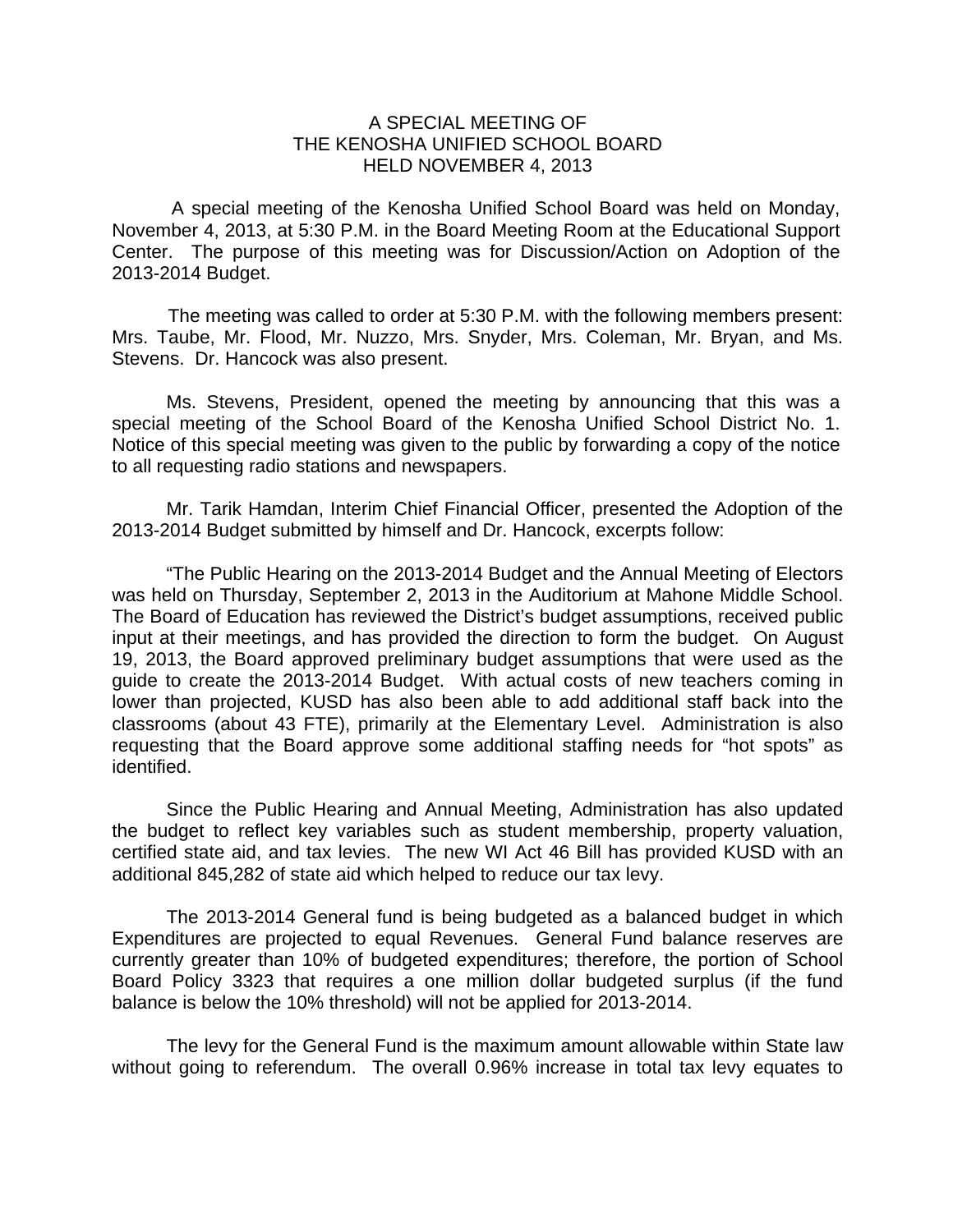\$891,818 of additional tax dollars in 2013-2014 for Kenosha Unified School District over last year.

 The total mill rate per \$1,000 of equalized valuation is \$12.13, a 4.77% increase over the prior year. The Equalized Property Values decreased by 3.63% from last year which contributes to the overall mill rate increase.

It is requested that the Board of Education accept the following recommendation:

1. Approval of the 2013-2014 Budget Assumptions (Attachments A & B);

 2. Formally adopt the District's 2013-2014 Budget using the accompanying Budget Adoption Motion in Attachment E;

 3. Direct Administration to prepare a class one legal notice to be published publicly within ten days of the adoption (Attachment C);

 4. Direct the Clerk of Kenosha Unified School District to certify the property tax levy to be collected from the municipalities with the School District in the amount of \$75,664,429 for the General Fund, \$16,152,697 for the Debt Service Fund, and \$1,500,000 for the Community Service Fund;

 5. Direct Administration to certify the Board approval tax levy on or before November 6, 2013;

 6. Designate the portion of the General Funds' fund balance at June 30, 2013 as Unassigned for working capital that is not classified as Non-spendable (for inventories and pre-paid expenses)."

Mr. Nuzzo moved to:

1. Approval of the 2013-2014 Budget Assumptions (Attachments A & B);

 2. Adopt the 2013-2014 Budget for Kenosha Unified School District, as presented, for all funds to show expenditures, other revenues, and tax levies in summary as set forth (Attachment E);

 3. Direct Administration to prepare a class one legal notice to be published publicly within ten days of the adoption (Attachment C);

 4. Direct the Clerk of Kenosha Unified School District to certify the property tax levy to be collected from the municipalities with the School District in the amount of \$75,664,429 for the General Fund, \$16,152,697 for the Debt Service Fund, and \$1,500,000 for the Community Service Fund;